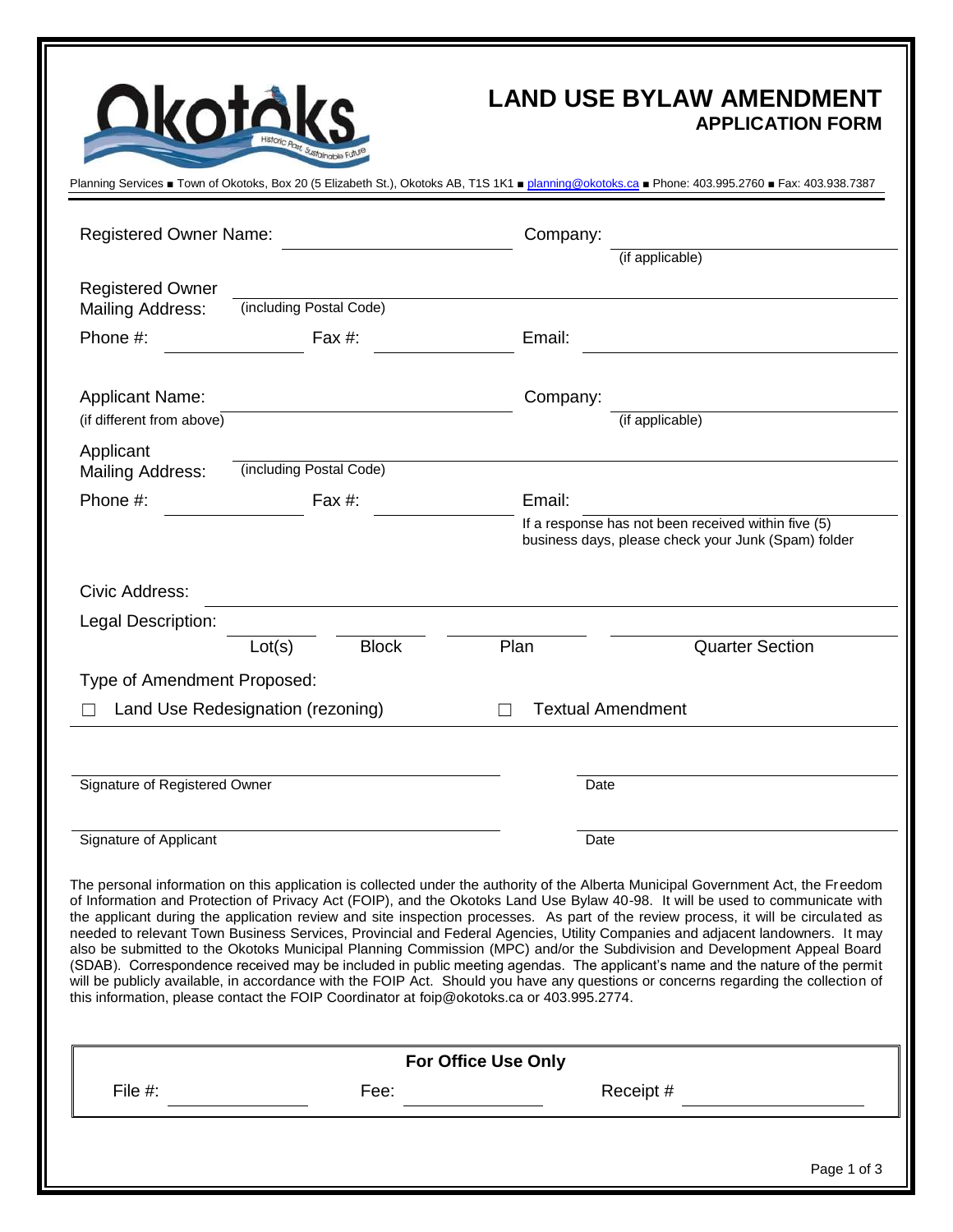## **LAND USE BYLAW AMENDMENT REQUIREMENT CHECKLIST**

The following information is necessary to facilitate a thorough evaluation and timely decision on your application. Please ensure all materials submitted are clear, legible, and precise.

| <b>Completed</b><br>by<br><b>Applicant</b>                                                           | <b>Office Use</b><br>Only | <b>Required Items</b>                                                                                                                                                                                                                                                                                                         |  |
|------------------------------------------------------------------------------------------------------|---------------------------|-------------------------------------------------------------------------------------------------------------------------------------------------------------------------------------------------------------------------------------------------------------------------------------------------------------------------------|--|
|                                                                                                      | $\Box$                    | Completed Application Form (PDF is acceptable if signed & scanned)                                                                                                                                                                                                                                                            |  |
|                                                                                                      |                           | Fee prescribed in fee schedule                                                                                                                                                                                                                                                                                                |  |
|                                                                                                      |                           | Reasons for requested amendments (PDF)                                                                                                                                                                                                                                                                                        |  |
| The following items are required for land use redesignation or site specific amendment applications: |                           |                                                                                                                                                                                                                                                                                                                               |  |
|                                                                                                      |                           | The signatures of the Applicant and the Registered Owner of the<br>property on the Application Form<br>- or -<br>signature of the Applicant and a Letter of Authorization from the<br>registered owner of the property (PDF is acceptable if signed &<br>scanned)                                                             |  |
|                                                                                                      |                           | A PDF copy of the title(s) registered in the South Alberta Land Titles<br>Office, obtained from a Registries Agent or Land Titles Office not<br>more than thirty (30) days prior to the application date.                                                                                                                     |  |
|                                                                                                      |                           | Current PDF copies of any Restrictive Covenants, Utility Rights-of-<br>Way, Easements, or Caveats on the title(s).                                                                                                                                                                                                            |  |
|                                                                                                      |                           | A PDF copy of plans showing:<br>a) Land involved in the application;<br>Current and proposed classifications of land;<br>b)<br>Areas of affected land in hectares and acres;<br>C)<br>Any proposed new land uses; and<br>d)<br>Any existing land uses and development within a 90 metre radius<br>e)<br>of the site boundary. |  |
|                                                                                                      |                           | For greenfield areas subject to the Water Allocation System, the<br>proposed number of lots proposed to be created through future<br>subdivision of the subject area and water consumption calculation<br>table (see below note)                                                                                              |  |
|                                                                                                      |                           | Applications for a Direct Control District (DC) must include the<br>following:<br>a) An explanation as to why none of the existing Land Use Districts<br>can be used to achieve the desired use; and<br>b) Draft DC guidelines.                                                                                               |  |

## **Please Note**:

 Following the initial review, additional technical information may be requested. (e.g. environmental impact analysis, parking demand study, market feasibility study, cross-sections through parcel).

Page 2 of 3

Revised: November 2017